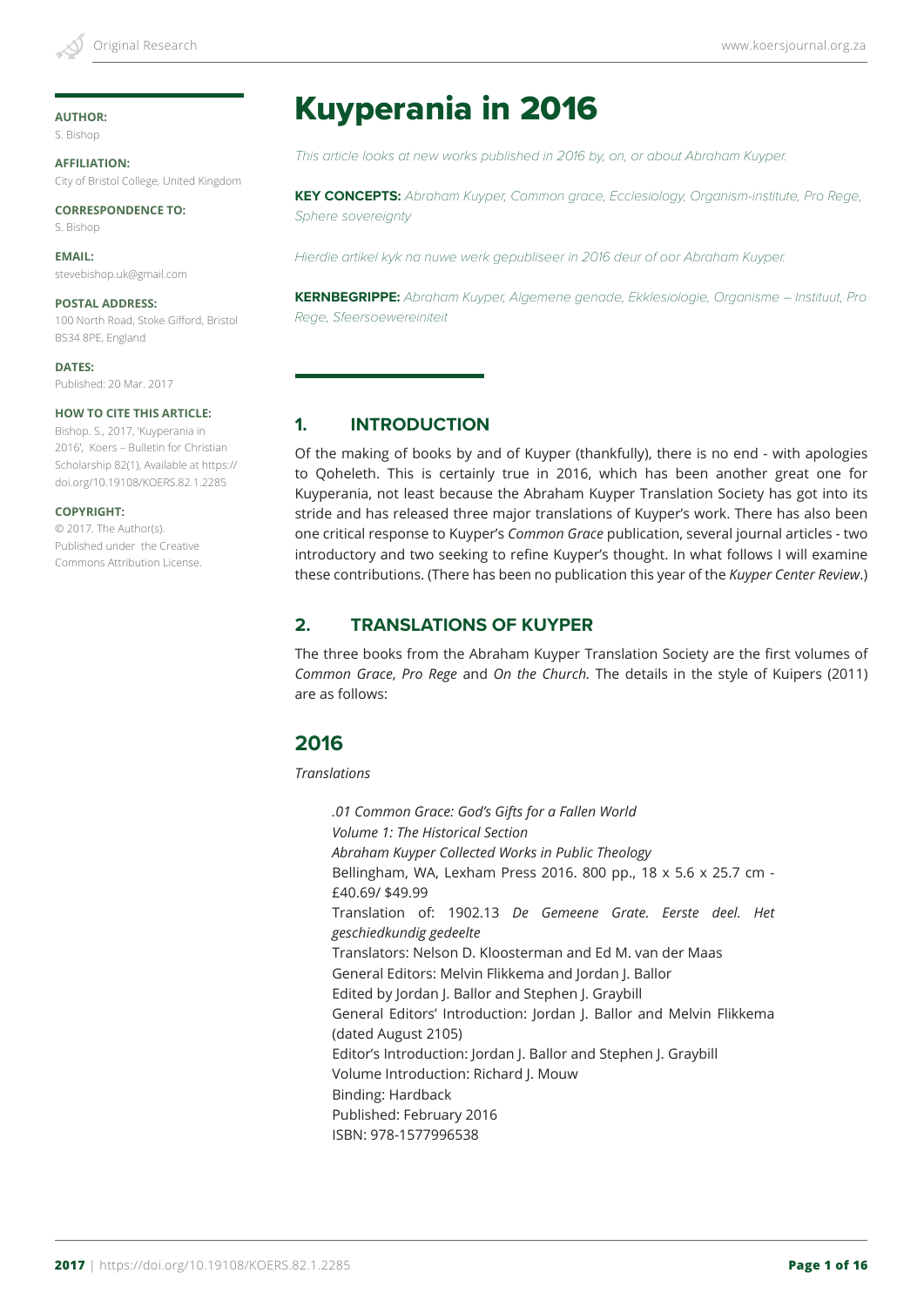*.02 Pro Rege: Living Under Christ the King. Volume 1: The Exalted Nature of Christ's Kingship Abraham Kuyper Collected Works in Public Theology* Bellingham, WA, Lexham Press 2016. 576 pp., 17.5 x 4.6 x 25.7 cm - £40.69/ \$49.99 Translation of: 1911.03 Pro Rege of het Koningschap van Christus. Eerste deel. Het Koningschap van Christus in zijn hoogheid Translator: Albert J. Gootjes General Editors: Melvin Flikkema and Jordan J. Ballor Editors: John Kok with Nelson D. Koosterman General Editors' Introduction: Jordan J. Ballor and Melvin Flikkema (dated August 2015) Editors' Introduction: John Kok and Nelson D. Koosterman Volume Introduction: Clifford Anderson Binding: Hardback Published: June 2016 ISBN: 978-1577996545

#### *.03 On the Church*

*Abraham Kuyper Collected Works in Public Theology* Bellingham, WA, Lexham Press 2016. xxxix+ 495pp, 26 x 18.5 cm - £40.69/ \$49.99 Translations of: Commentatio (1860) Rooted and Grounded (1870.25) A Tract on the Reformation of the Churches (1883.06) Twofold Fatherland (1887.23) Lord's Day 21 (1905.17) State and Church (1916.06) Address on Missions (1890.05) General Editors: Jordan J. Ballor and Melvin Flikkema Edited by John Halsey Wood Jr. and Andrew M. McGinnis General Editors' Introduction: Jordan J. Ballor and Melvin Flikkema Editor's Introduction: John Halsey Wood, Jr. Volume Introduction: Ad de Bruijne Translators: Harry Van Dyke, Nelson D. Kloosterman, Todd M. Rester, Arjen Vreugdenhil Binding: Hardback Published: December 2016 ISBN: 978-1577996750

#### *2.1 Common Grace Volume 1*

Henry Van Til described Kuyper as the 'theologian of common grace' (Van Til, 1959: Ch8). This book provides good evidence to support that claim. At the outset, Kuyper claims that 'The Reformed paradigm has suffered no damage greater than its deficient development of the doctrine of common grace' (xxxv). However, common grace is a controversial subject – as we shall see below (§§3.1-3.2). In 1924, the Protestant Reformed Churches (PRC) rejected Kuyper's common grace and so seceded from the Christian Reformed Church in North America. The PRC thought that common grace was Kuyper's invention. However, Kuyper sees himself writing in Calvin's line. As Kuyper puts it: 'we find three emanations of God's grace: a grace that applies to you personally, then a grace that you have in common with all God's saints in the covenant, but also thirdly, a grace of God that you as a human being have in common with all people' (4). It is the latter that Kuyper calls 'common grace'.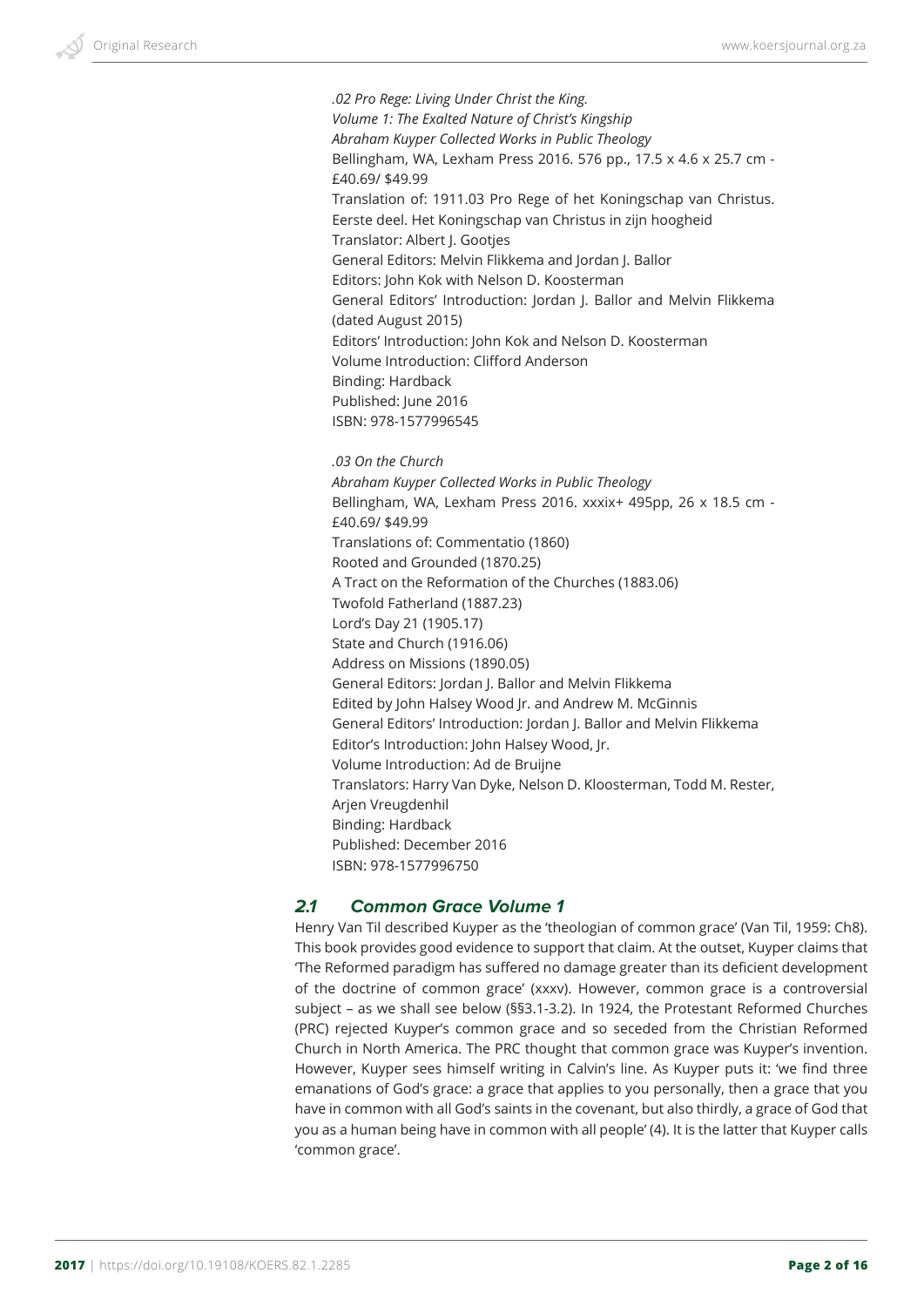The original book began life in 1895 when Kuyper started a series of newspaper articles on common grace. Completed in 1901 they were then published in book form as *De gemeene gratie* in 1902.13, 1903.13 and 1905.08 (the numbered dates are those given in Kuyper's 2011 *Abraham Kuyper: Annotated Bibliography*). This new translation was previously published by Christian Library Press (see Bishop, 2014), but has now been reissued in hardback by Lexham Press.

The book is well laid out, the text is very clear and section numbers are placed in the margins. There is a 7-page bibliography, a 17-page subject/author index and a 6-page scripture index. It is broken into 77 chapters comprising over 600 pages - the chapter lengths betray their origin as newspaper articles. This is both an advantage and a disadvantage. It means the short chapters are easy to digest, but as the articles were originally published weekly, it does mean there is a lot of repetition.

This volume is subtitled 'the historical section' - this is misleading as it deals with the biblical rather than theological history of common grace. The majority of the book deals with the book of Genesis.

One surprising thing is that Kuyper begins his book not with creation but with the flood. He places much emphasis on the inclusive nature of the Noahic covenant and that it was not a redemptive covenant. The flood changed the state of the earth and the purpose of the covenant was to take into account these changes. This was because of God's grace – a common grace as it applied to all.

After dealing with the Noahic covenant Kuyper then turns to Adam in Paradise. The main focus is on the issue of original righteousness. This issue it seems is central to Kuyper's argument. He regards the initial Genesis passages as being historical and that Adam's creation was almost instantaneous.

The more closely we analyze the Paradise narrative, the more clearly we see that we must take everything literally as it stands written (232).

Throughout the book Kuyper is careful to distinguish between particular grace and common grace, however they have an almost symbiotic relationship - but one that is mutually beneficial. Common grace is seen as an emanation of particular grace but it stands in direct contrast to it – particular grace is personal - common grace would have no goal apart from particular grace. Common grace is the foundation upon which particular grace is built:

…particular grace always presupposes common grace, and the presence of common grace is the necessary precondition for any functioning of particular grace. Without common grace any functioning of particular grace would be unthinkable (505).

He is also careful to point out the problems with what he terms 'Jewish particularism':

… the gospel states that God so loved not the Jews but the world that he gave the world his Son; Jesus' name is not Son of the Jews but Son of Man; this is the great mystery, that salvation in Israel is prepared for the nations (424).

#### And

The nations do not exist for the sake of Israel, but Israel exists for the sake of the nations (439).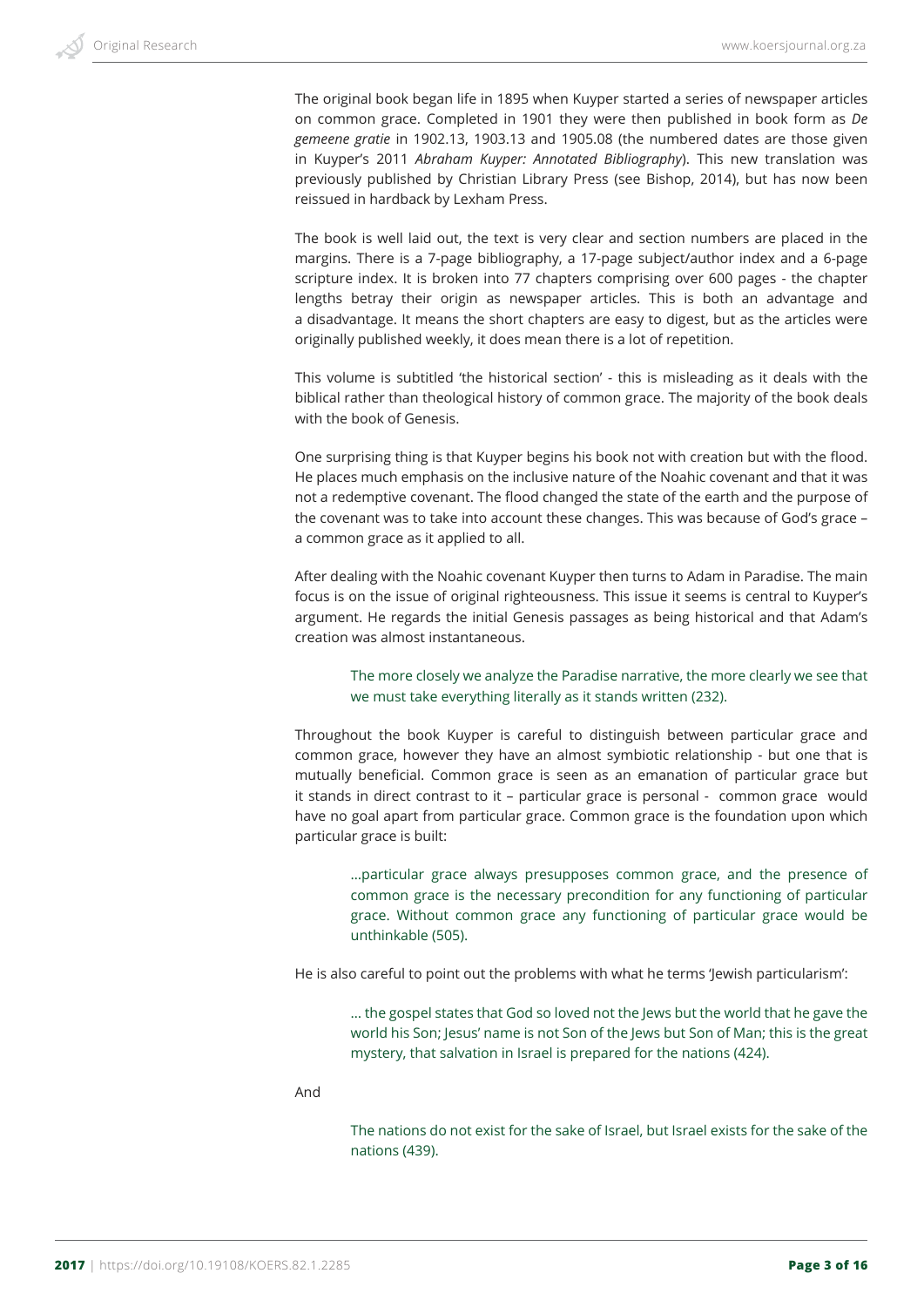For Kuyper common grace was not merely an important doctrine, but it also impacts upon our worldview and our praxis:

> The further we develop this doctrine of "common grace," the more clearly we shall discover the far-reaching significance of this doctrine, not only for dogmatics, but also for our entire world- and lifeview, and for the praxis of life (420).

Common grace extends over all of life, it is not salvific and it is not constrained to the church.

There is a common grace that manifests itself in order and law; there is a common grace that manifests itself in prosperity and affluence; there is a common grace that becomes visible in the healthy development of strength and heroic courage of a nation; there is a common grace that shines in the development of science and art; there is a common grace that enriches a nation through inventiveness in enterprise and commerce; there is a common grace that strengthens the domestic and moral life; and finally there is a common grace that protects the religious life against an excessive degeneration (498).

Common grace is not salvific:

God has let the wonder of common grace operate among all peoples and in all nations, even where this had no direct connection with the salvation of the elect (302).

And is not ecclesiastical:

Common grace has operated for ages in China and India without there being any church of Christ in those countries. We still enjoy the fruits that have come from common grace in Greece and Rome in the days when even the name of Christ's church had never yet been mentioned (301-302).

For Kuyper common grace is 'deduced directly from the sovereignty of God' and is the 'root and conviction for all Reformed people' (xxxvii). Kuyper thinks that resuscitating the doctrine of common grace will help the believer 'take hold of the plow' rather than retreat from the world. Common grace provides the foundation for engagement with the world thus avoiding spiritual and ecclesiastical isolation and thereby helping believers exercise dominion (xiv). Let us hope that this will be the case. It is a much-needed message for many Christians who mistakenly tend to place the spiritual over the secular and grace above nature.

The engagement with the world and the nature of dominion is to the fore in *Pro Rege*, also recently translated by the Abraham Kuyper Translation Society.

#### *2.2 Pro Rege*

As with *Common Grace* Kuyper's book *Pro Rege* began life as series of newspaper articles. The articles that make up this volume began in January 1907. They were then published as *Pro Rege of het Koningschap van Christus, door* in 1911 (1911.03). This volume, the first of three, is split into three parts of increasing size. The first, 'The darkening of Christ's kingship' (§§I.1-11), the second the 'Undermining of Christ's Kingship' §§II.1-16) and the third 'The Kingship of Christ according to Scripture' (§§III.1-28). In it he covers some major topics, which include secularisation, the nature of miracles and the role of angels and demons.

As the introduction states: 'Judging Kuyper's views on class, gender, and race requires a decent understanding of his historical world. Kuyper holds views that we find completely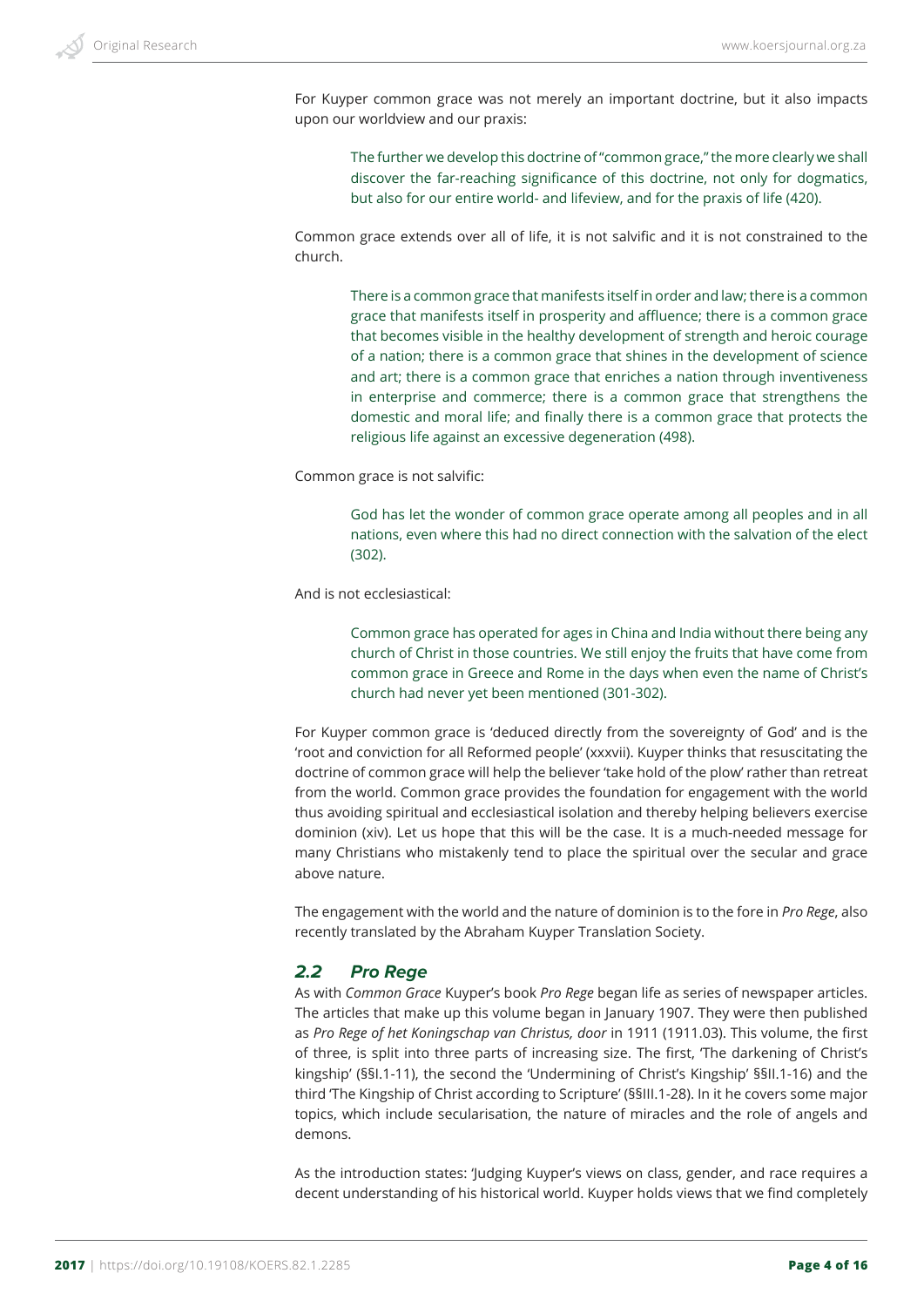unacceptable today'. Aspects of this book and Kuyper were certainly products of the Victorian age - yet other aspects transcend that age.

Kuyper begins by relating the experiences he recounted in *Om de oude wereldzee* (Around the Old World Sea) regarding Islam:

Altogether, this adds up to approximately 1,800 prayers per year, and for some Muslims over 2,500 prayers. In each of them, the commemoration of Muhammad occurs between four and ten times. This means that every single worshiper commemorates the name of Muhammad more than ten thousand times per year!' (6).

He obviously has a high regard for their energy and zeal, which he notes would put Christians to shame.

The indifference toward Jesus encountered in Christian countries, or cowardly silence when the Divine Founder of our religion is defamed, is virtually unheard of in Islamic nations when it comes to Muhammad (7).

He notes that:

The kingship of Jesus comes to you with a demand. It demands faithfulness, allegiance, and submission. It demands of you—especially in this Christian nation—that you confess him, that you stand up for him, and that you plead for the honor of his Name (10).

But Kuyper laments: 'But in public life there is no regard whatsoever for Jesus' kingship' (18). He then traces some the reasons why this is the case. Here Kuyper is exploring the reasons for secularisation - and this was before it became a popular area of sociological research. Some of these reasons he identifies are the rise of science, the pressures of work and life, the shifting patterns of work and lifestyle, and the notion that religion is now seen as being outmoded as well as general busyness – as we can see from the following:

*The rise of science*: 'The universal dominion that we have achieved over the powers of nature has stimulated humanity's feeling of power and thus has significantly weakened humanity's feeling of dependence' (46).

*The pressures of work and life*: 'Nearly everyone is chased out of the house early every morning, many no longer even take their meals at their own table, and so we no longer enjoy the atmosphere of the home or gather together around the Word of God when we ought to give thanks to him for what we just enjoyed' (50).

*Shifting patterns of living and lifestyles*: 'People live in small houses; they no longer have their own room in which they can quietly pray' (52). And 'Modern life, as a whole, no longer works along with the holy, but against it' (55).

*Shifting patterns of work*: 'All too many leave home in the morning and do not make their way back until long after midnight. The home is a shelter for when they want to sleep or when they fall ill. People do not live at home but in the city' (70).

*Religion is seen as outmoded*: 'Religion is an extinguished phenomenon, a remnant of the past to which modern man looks back with a melancholic curiosity' (54).

*Busyness*: 'Since their minds are occupied, people no longer turn in toward themselves' (63).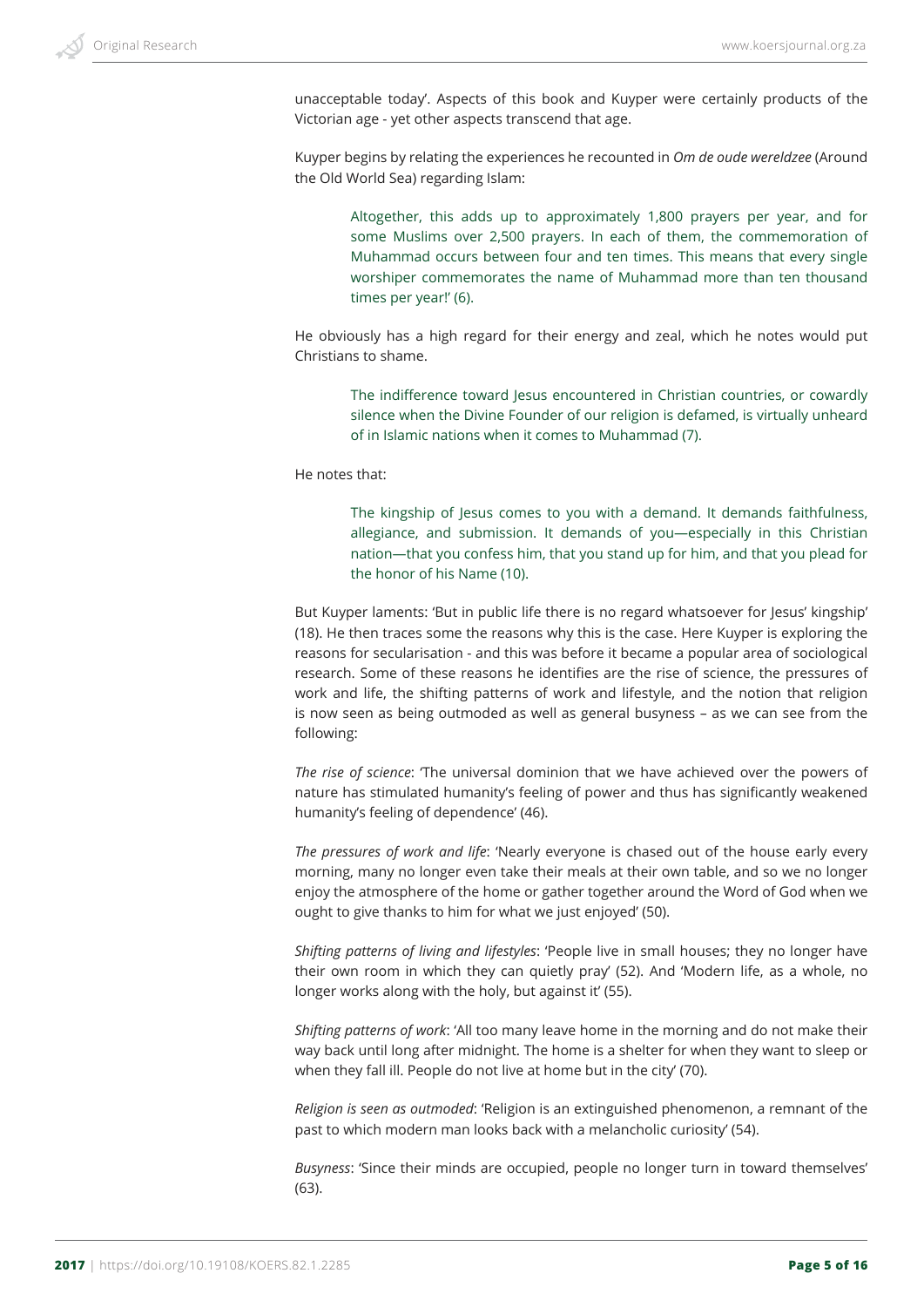The result is that 'Religion no longer occupies the place it used to in social and public life' (55).

He then summarises his argument so far:

We have seen the contrast in the human situation between then and now in three aspects. Humanity used to be powerless in the face of nature's forces; now humanity has dominion over them. Humanity used to be locked up in a small, tranquil world; now we participate in the restlessness of the entire globe's life. Similarly, we used to be limited in knowledge; today we are overburdened with knowledge. Applied to the religious life, humankind's powerlessness made them dependent; life's rest caused them to turn in upon themselves; and the small amount of knowledge acquired led them to reach greedily for the knowledge revealed (65).

Money also becomes more important. He sums up this in a one-liner: 'the enthronedhumanity itself became a slave of the mammon-king' (114). As Kuyper points out - we need a king. If we deny Jesus' kingship then humanity itself seeks to be king. Even with secularisation there is still a search for transcendence – this thinks Kuyper is evidenced in the attitude to art:

This is why art arose from the spheres of religion and first entered the world from that sacred sphere. First came temples, then monuments and palaces. First came psalms and hymns, then national anthems and epics. It is for that reason not strange, but entirely natural and necessary, that where society leaves and abandons religion, art comes to take its place (94).

Kuyper then develops an interesting view of miracles. He links miracles to the dominion over nature, this dominion is over all the earth is part of being the image of God. We can only understand the significance of miracles by looking back to God's ordinance to humanity to subdue the earth. It is the miraculous that humanity's kingship over the earth is restored. Unlike some Reformed theologians Kuyper maintained that miracles still happen today.

Another area of extended discussion in this volume is angels and demons. He sees this as an important area as: 'Nothing has done more damage to the church's confession of Jesus' kingship than the marked increase in the indifference toward the spirit world, whether toward angels or of demons' (423). As C.S. Lewis noted several decades later in his *The Screwtape Letters* (2016 [1941]) there are two errors regarding demons - disbelief in them or having 'an excessive and unhealthy interest in them'. Kuyper avoids both extremes. He stays close to Scripture:

In Scripture, Satan and his henchmen are perpetually seen as beings created by God himself, who exist through [God's] power alone and will in the end be subjected to his power once more. Nevertheless, it remains within the essence of the spirit's nature to exercise power and influence also over visible things, on visible nature, on what lies before one's eyes (428).

There are a number of things that Kuyper writes that might raise a few eyebrows. These are not only his stereotyping of races and cultures but also his seeming acceptance of clairvoyance and hypnosis. For example, 'Only in clairvoyance, and recently also with x-rays, do we have the ability to look through walls and from afar' (451).

#### *2.3 On the Church*

This volume, *On the Church,* is a fresh translation into English of seven of Kuyper's essays on the nature of the church. As John Halsey Wood Jr. notes in his introduction, Kuyper's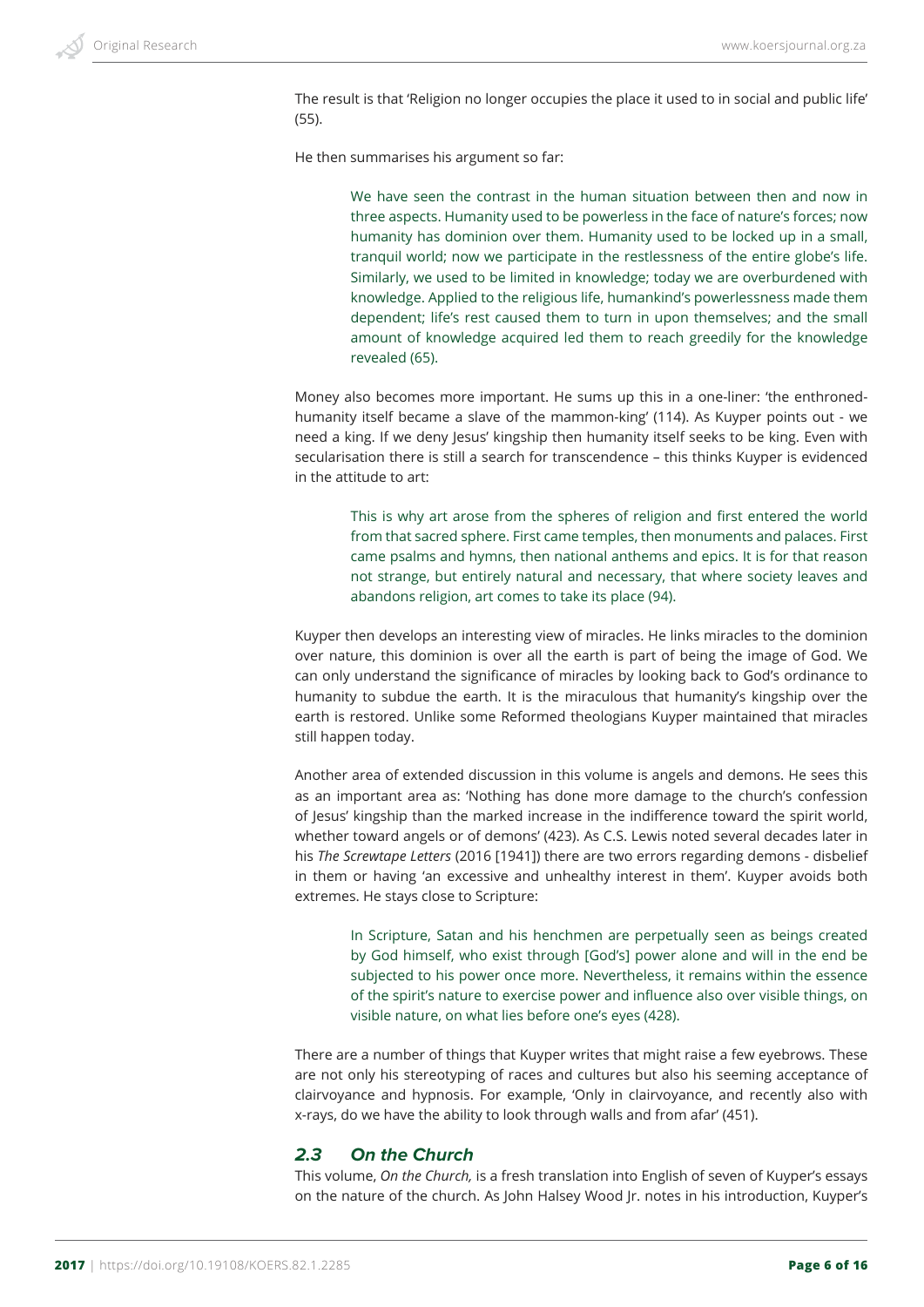'concern for the church predated and permeated all … other concerns' (xi). Kuyper was a church historian and a church pastor - among other roles and callings - and this is evidenced by the first of the essays translated in this volume. *Commentatio* is Kuyper's prize-winning essay that formed his doctoral thesis, comparing the Polish Reformer John à Lasco's and Jean Calvin's conceptions of the church. The sections reprinted here are mainly from the third section. In it, in seed thought, are much of Kuyper's ideas on the nature of the church. It is clear that Kuyper preferred à Lasco's view to Calvin's, chiefly because the former's view was closer to the Dutch spirit. This, of course, was before Kuyper's conversion to Calvinism.

Kuyper's later major contribution to ecclesiology was the distinction between the church as institution and the church as organism. For Kuyper, the church has to do not only with Sunday services or missions but the reforming of all facets of life and culture. Kuyper uses several metaphors to illustrate the church as organism—institution. In essence, the institution is the church organisation, its sacraments, its ministers; the organism is the church in the world, Christians at work in society, the body of Christ, strengthened and served by the church as institute. The church as institute does not run schools, universities, or trade unions; that is the role of the church as organism.

This distinction is to the fore in the second selection in this volume. *Rooted and Grounded* has previously been published in 2013 in booklet form - see the review in Bishop (2014). In this sermon, Kuyper places an emphasis on the priesthood of all believers. For the church to be truly an institution and organic the role of the institutional leaders is to equip the church as organism to be able to do the works of service in the market square, in the classroom, in the business place, in the political arena, in the laboratory and so forth.

The church as institution is the main focus of the next piece, *A Tract on the Reformation of the Churches*. This was written three years before the Doleantie secession from the Dutch Reformed Church, led by Kuyper. It has been previously translated by Herman Hanko and serialised in *The Standard Bearer* (1977-1986)*.* Kuyper writes here as a church pastor with a heart for the right functioning of the church. His concern is for a pure church. Kuyper argues for a severing of the church and the State. This text is a basis for a manual for Reformed church government.

In *Twofold Fatherland*, an address delivered at the seventh annual meeting of the Free University, Amsterdam just after the Doleantie secession, we have Kuyper as an almost two-kingdom advocate:

#### … we have a twofold fatherland and live as a twofold people under a twofold King (226).

A cursory read of this piece seems to suggest that Kuyper is promoting a two-realm approach. But digging deeper this is far from the truth. He does suggest that there is a fatherland above and below, but both are given by God's grace – one by common grace, the other particular grace. Both are to give God the glory. The tension of hyper-spirituality (287), suggests Kuyper, is to devalue the earthly fatherland. He also posits that the earthly fatherland has been disrupted by sin and that there is a distinction between the (sinful) world and the earthly field of common grace.

The Lord's Day 21 is taken from Kuyper's *E Voto Dordraceno* – his commentary on the Heidelberg Catechism. This selection looks at three questions from the Catechism:

- Question 54: What do you believe concerning the 'Holy Catholic Church'?
- Question 55: What do you understand by the 'communion of saints'?
- Question 56: What do you believe concerning the 'forgiveness of sins'?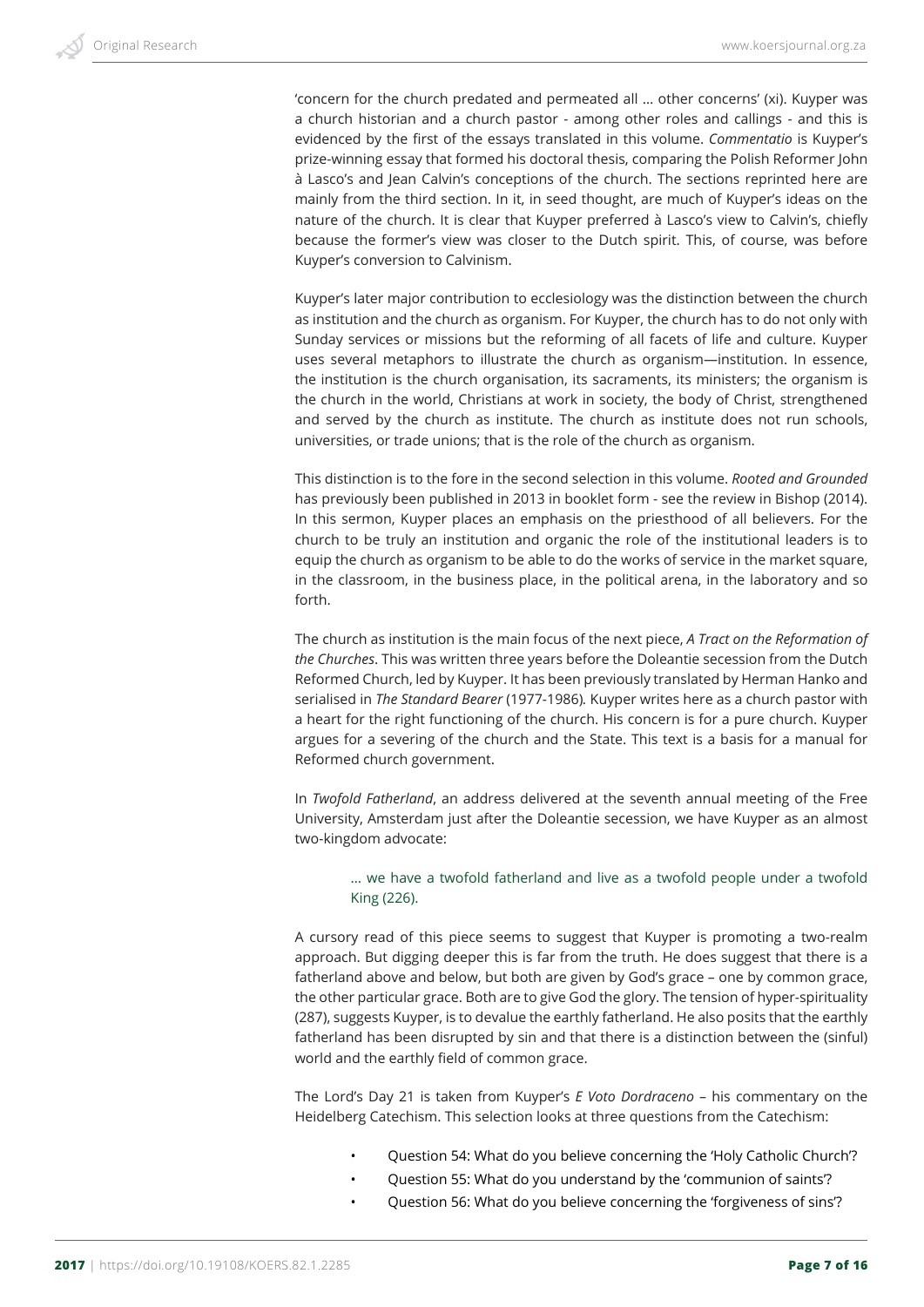The essay *State and Church* is extracted from a two-volume work written for members of the Anti-Revolutionary Party in 1916. This was written by Kuyper for party leaders who had had no formal academic training and was designed to provide clarification to *Ons Program* (Kuyper, 2015).

The final selection, the address on missions, provides a fascinating insight into Kuyper's attitude to mission. These are verbatim notes taken from an address by Kuyper to a missionary conference in January 1890. What we have here are Kuyper's main theses and then a verbatim report. What is particularly interesting is Kuyper's stress on the fact that missions should be the work of the church and not of voluntary organisations as was primarily the case at the time.

The book closes with a detailed table of contents a brief section of biographical details on Kuyper and the contributors but not of the translators. There is also an extensive subject/ author index and a scripture index. The essays by Wood and de Bruijne serve as excellent introductions to the context and to the relevance of Kuyper's essays.

Within these pages, we can see the distinctiveness of Kuyper's ecclesiology, although not always fully spelled out. Here we can see the distinction between organism and institution, the key role of common grace, sphere sovereignty especially in that the church should be free from state involvement and the state free from church meddling, and the key roles of the church in looking beyond itself in mission, evangelism and philanthropy.

These series of volumes are all subtitled the Collected Works in Public Theology. Public theology is a term that causes concern to Kuyperians, as it may suggest a priority of theology over the other sciences; nevertheless, if 'public theology' is in search of a framework then Kuyper's common grace, his institute-organism, and his concern for the kingship of Jesus to be expressed over all of life and culture, provides a solid biblical foundation for Christian action within the world. These volumes will deserve to be widely read, inwardly digested and then, we can in Kuyper's words, 'take hold of the plow'.

#### *2.4 The Social Question and the Christian Religion*

In November 1891 Kuyper opened the first Christian Social Congress in the Netherlands with an address 'The social problem and the Christian religion'. The book *Makers of Modern Christian Thought: Leo XIII and Abraham Kuyper on the Social Question*, edited by Jordan Ballor contains a new translation by Harry Van Dyke of that speech. The speech was originally published as *Het Sociale en de Christelijke Religie* (1891.14). A number of different translations of this have appeared under different titles, including *Christianity and the Class Struggle* translated by Dirk Jellema (1950.03) and as *The Problem of Poverty* by James Skillen (1991.01), the latter was republished by Dordt College Press in 2011. (Skillen's helpful editorial headings are also used in this edition.)

This version is titled 'The social question and the Christian Religion'. The book also contains the *Rerum Nova* by Pope Leo XIII also delivered in 1891. In his introduction, the editor, Jordan Ballor points out some striking commonalities between the two speeches; these include 'the doctrine of anthropology, the significance of private property and human stewardship, and the normative value of the principles of subsidiarity and solidarity' (xii).

I will now turn from books *by* Kuyper to books *on* Kuyper.

# **3. BOOKS ON KUYPER**

The publication of *Common Grace* precipitated the (re)publication of two volumes, the first being *Sin and Grace* by Henry Danhof and Herman Hoeksema and the second being David Engelsma's *Christianising the World.*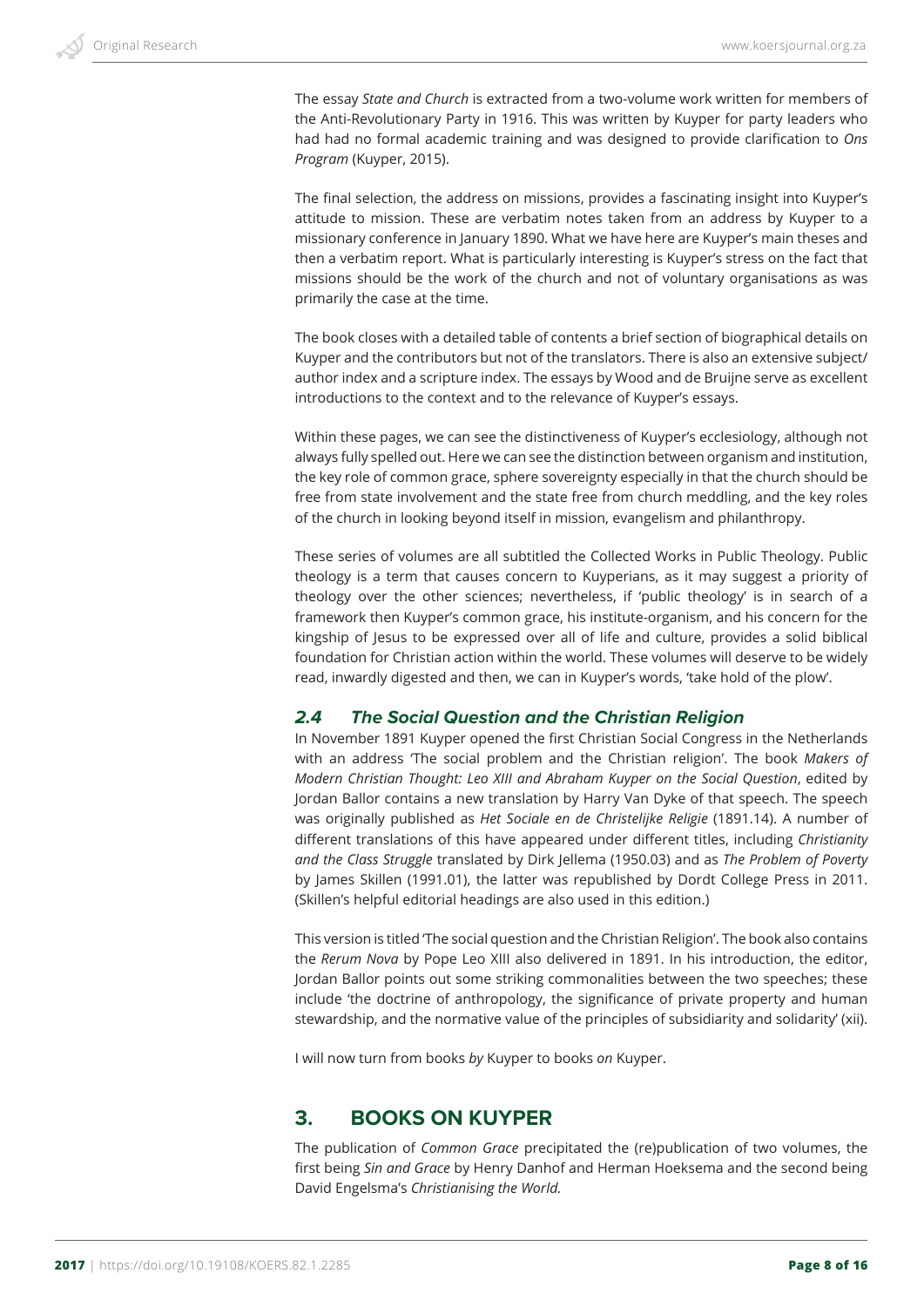#### *3.1 Sin and Grace*

The *Sin and Grace* book was originally published in 1923 in Dutch as *Van Zonde en Genade*. The two authors, Henry Danhof (1879-1952) and Herman Hoeksema (1886-1965), were Christian Reformed Church (CRC) ministers in North America. This was one year before the 1924 schism within the CRC that saw the formation of the Presbyterian Reformed Church (PRC). The issue behind the split was common grace. This is largely the subject of this book. Inevitably, Kuyper looms large as it was his view of common grace that Danhof and Hoeksema were opposing. The book was translated and published in 2003 by the Reformed Free Publishing Association and then in 2016 released in e-book format - justifying its place in this review. The book provides the PRC perspective surrounding the debate as Danhof and Hoeksema both seceded from the CRC to form the PRC.

In the introduction Hanko notes that one of the merits of the book is that it contains copious translations of Kuyper's *Common Grace* - this value has now been diminished as the first volume of the English translation Kuyper's *Common Grace* has been published and the other two volumes are to follow shortly.

The book has historical value nevertheless as it highlights some of the key issues around the split. It also contains, as the editor states in the introduction, 'the most extensive analysis of the errors in Kuyper's common grace doctrine to be found in English' - though many would take issue with calling them errors!

The PRC split from the CRC was over the three points of common grace. As Hanko notes in his preface there were two main versions of common grace. The first was associated with the free-offer of the gospel (point 1 of common grace adopted by the Kalamazoo CRC Synod in 1924); the other was Kuyper's (points 2 and 3). It is the latter that is dealt with in this book.

On the CRC website is a summary of the three points:

The essence of the position is contained in the following points:

- In addition to the saving grace of God, shown only to those who are elected to eternal life, there is also a certain favor, or grace, of God shown to his creatures in general.
- Since the fall, human life in society remains possible because God, through his Spirit, restrains the power of sin.
- God, without renewing the heart, so influences human beings that, though incapable of doing any saving good, they are able to do civil good.

The 1924 Synod 'also warned against an over-emphasis on the doctrine of common grace, deciding that there was more danger of conformity to the world than of flight from the world'.

The book is useful also in that it provides the backdrop to Engelsma's latest book criticising the Kuyperian approach.

In this book Danhof and Hoeksema attempt to show that Kuyper's views were original to Kuyper, and had not previously been seen in Reformed thought or in the Scriptures. They maintained that holding on to common grace would lead to 'worldiness'.

We include a criticism of the position that was taken especially by Dr. A. Kuyper on so-called common grace, and which many brethren promoted as one of the foundations of a sound Reformed life-view.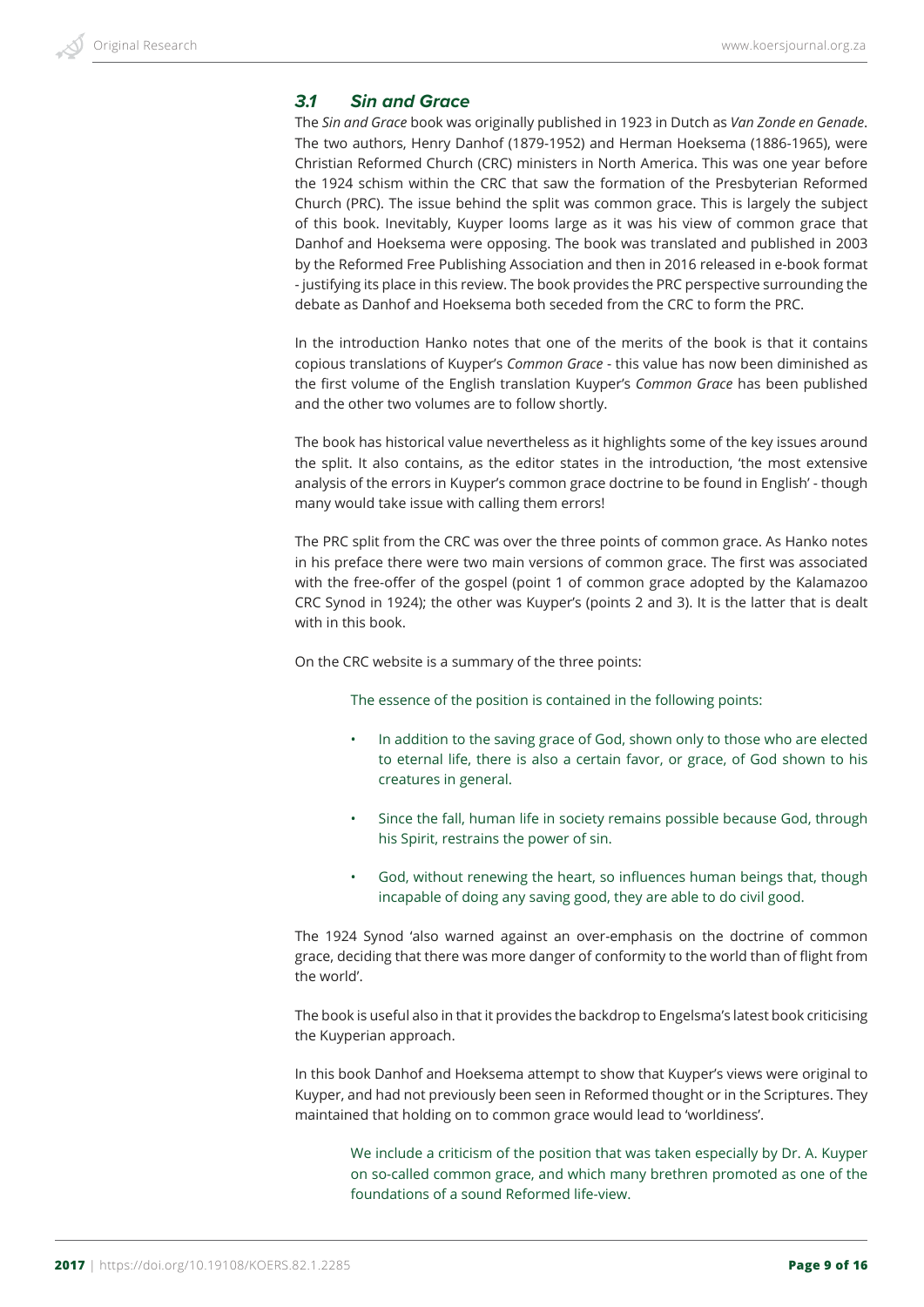We are deeply convinced that Dr Kuyper led us in a fundamentally wrong direction when he wrote his De Gemeene Gratie.

Although they make the distinction between Kuyper's view and the free-offer view they do seem at times to conflate the two. They also maintain the Kuyper confuses creation and common grace. According to Kuyper, common grace is the basis for particular grace, which is a point that these authors don't seem to appreciate.

There are two key questions: Does God love sinners, despite their sin? And are sinners capable of doing good? Danhof and Hoeksema to both say no, whereas Kuyper says yes. And there lies the rub.

The book by Engelsma, to which I turn next, is in many ways a reformulation of the ideas within *Sin and Grace*.

#### *3.2 Christianizing the World*

David Engelsma's *Christianizing the World* is a book that began life as a lecture. In it he criticises Kuyper's view of common grace. The book's origins can be traced back further to a series of six articles by Engelsma in the *Beacon Lights* magazine from March 2013 to August 2013. Where they had the title *Christianising the World*? Now the question mark has been dropped (and the s replaced by a z!).

Engelsma makes some important points but unfortunately slips into the polemical mode and overstates his case. He asserts that Kuyper's common grace – like Danhof and Hoeksema he denies it is present in Calvin or the Reformed statements – leads to a universalising of the gospel and the acceptance of the well-meant offer; the denial of human depravity; and an affirmation of a point of contact for the gospel. For Engelsma common grace is a corruption of the gospel of grace. Engelsma (over)emphasises the antithesis. However, for Kuyper the antithesis and common grace go hand in hand. If we ignore the antithesis it may well lead to the issues that Engelsma points out.

In denying common grace and emphasising the antithesis, however, it can lead to a dry, negative and legalistic approach, one that stresses fence-building rather than bridgebuilding. Engelsma relies here primarily on the English translations of *Common Grace*. Kuyper never as far as I am aware mentions of the need to 'Christianise the world' - the only time the phrase is used is when it was used by Bavinck.

Several times Engelsma accuses the Acton Institute, one of the organisations behind the Kuyper Translation Society, of being a Roman Catholic organisation and this despite Acton's own claim:

Acton has no ties with any particular church or religious community. That's not by accident—it's by design. The Acton Institute for the Study of Religion and Liberty is a nonprofit, nonpartisan, ecumenical research and educational institute that conducts its affairs independently of any religious or political organization (Mauren, 2005:7).

This is merely a guilt-by-association ploy.

He makes a number of accusations against Kuyper's view of common grace. He claims that neither Calvin nor the Reformers held to the concept of common grace.<sup>1</sup> Yet there

*<sup>1</sup> Contra Engelsma, Robert Harris and John Knox, two key Reformers. did seem to hold to some notion of common grace. Robert Harris said:*

*<sup>&#</sup>x27;There are graces of two sorts. First, common graces, which even reprobates may have. Secondly, peculiar, such as accompany salvation, as the Apostle has it, proper to God's own children only. The matter is not whether we have the first sort of graces, for those do not seal up God's*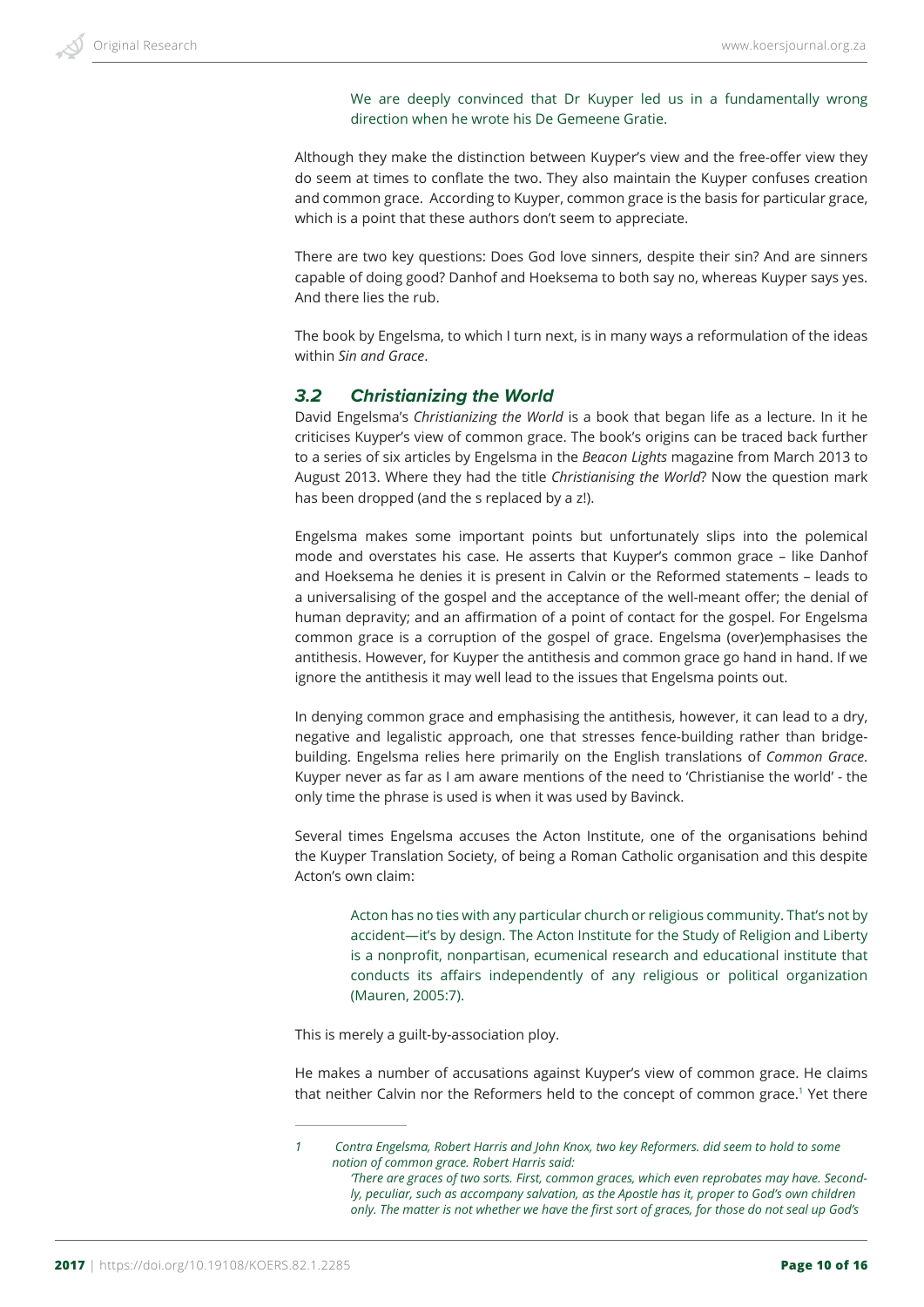seems at least some evidence to suggest they did. Calvin in his *Institutes* Book 2 Ch 3 §3:

But we ought to consider, that, notwithstanding of the corruption of our nature, there is some room for divine grace, such grace as, without purifying it, may lay it under internal restraint.

This is exactly the point Kuyper was making regarding the restraining power of common grace.

Both *Sin and Grace* and *Christianising the World* recognise that Kuyper was a key innovator of common grace. They also stress that Kuyper was an adherent of particular grace and not an advocate of the free offer of the gospel. However, their argument at times can be summarised thus:

- 1. The free-offer of the gospel is linked to common grace
- 2. The free-offer is wrong, therefore
- 3. Reject common grace.

They maintain *contra* Kuyper that common grace is a denial of total depravity and particular grace, and that it can lead to Arminianism. This seems a strange argument, as Kuyper was a particular-grace man and a whole-hearted Calvinist, not an Arminian. At best their argument is only against the misuse of the concept of common grace. What we have in their work is a conflation of soteriology and providence.

#### *3.3 The Church's Social Responsibility*

The previous two books have been critical of Kuyper. This volume (Ballor and Joustra, 2016) is much more sympathetic to Kuyper's approach and develops his view of the church as institution and as an organism. The whole book takes seriously Kuyper's distinction and each chapter provides a take on that theme.

There has been a tendency in the past to play down the institution side of church. This is partly as a reaction against the ecclesiasticisation of Christianity - an approach often manifested in the idea that full-time Christian ministry is church work. Now we are beginning to realise that ministry is more than church work. It is more than what the 'laity' do on Sundays: there are no part-time Christians! There is a fresh recognition that the institutional church matters.

The book begins with three essays setting the scene. Carl Henry's essay is from his important and ground-breaking book of the time, *The Uneasy Conscience of Modern* 

*special love to a man's soul, but it must be saving grace alone that can do this for us' ((The Nineteenth Sermon. Matthew. 5:9. Blessed are the peace-makers: for they shall bee called the sonnes of God. In The Works of Robert Harris [1635].) John Knox wrote:*

*Likewise, Bullinger also seems to support a form of common grace:*

*<sup>&#</sup>x27;After these common mercies, I say, whereof the reprobate are often partakers, he openeth the treasure of his rich mercies, which are kept in Christ Jesus for his Elect. Such as willingly delight not in blindness may clearly see that the Holy Ghost maketh a plain difference betwixt the graces and mercies which are common to all, and that sovereign mercy which is immutably reserved to the chosen children' (On Predestination, p. 87.)*

*<sup>&#</sup>x27;For there is in God a certain (as it were) general grace, whereby he created all mortal men, and by which he sends rain upon the just and unjust: but this grace doth not justify; for if it did, then should the wicked and unjust be justified. Again, there is that singular grace, whereby he doth, for his only-begotten Christ his sake, adopt us to be his sons: he doth not, I mean, adopt all, but the believers only, whose sins he reckons not, but doth impute to them the righteousness of his only-begotten Son our Saviour. This is that grace which doth alone justify us in very deed '(Decades, 3rd Decade, Sermon 9, 1:329-330.)*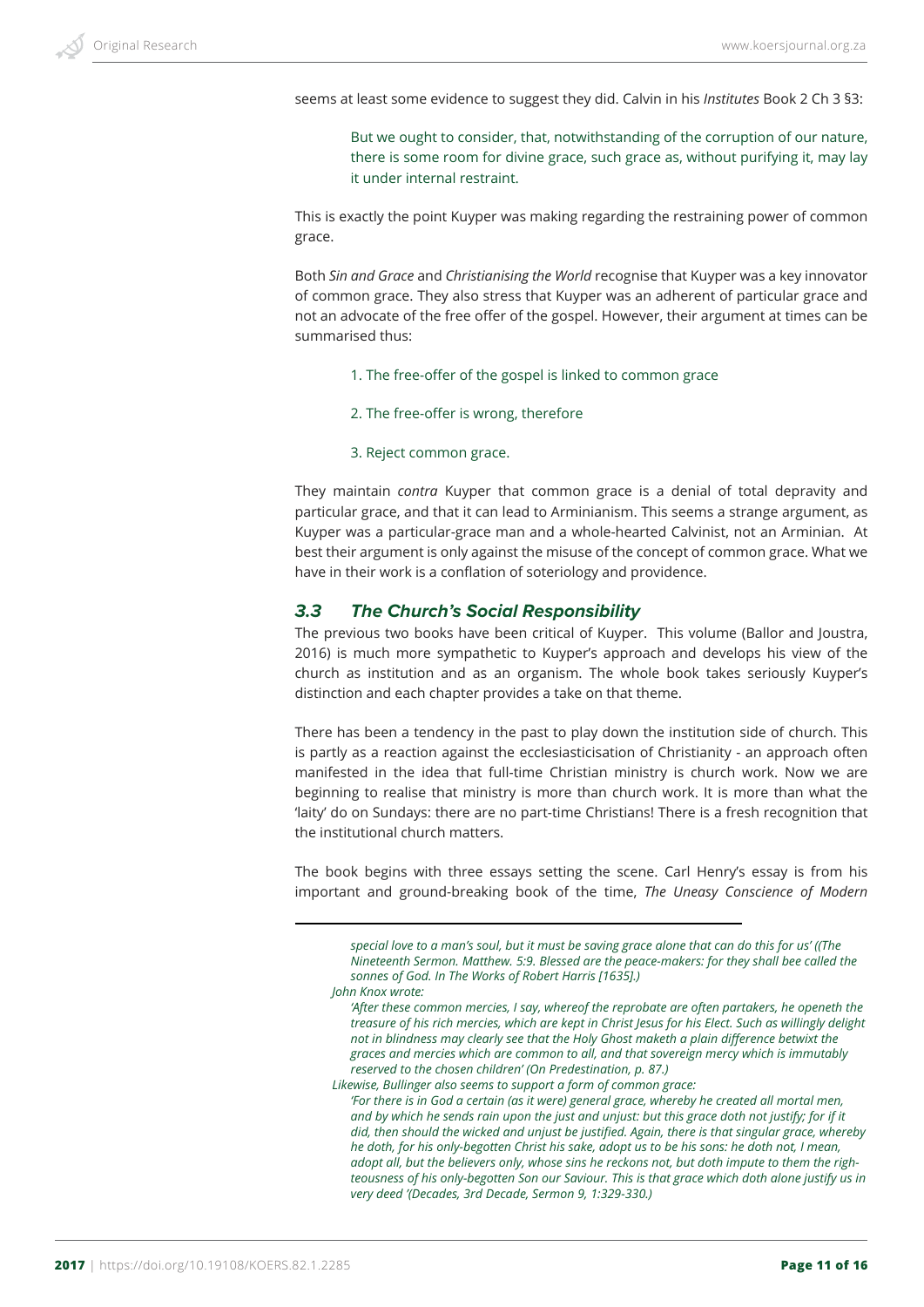*Fundamentalism* (1947), written during the rise of neo-evangelicalism. As Henry Ockenga, one of the father's of neo-evangelicalism, wrote:

Nevertheless—unlike fundamentalism—evangelicalism realizes the church has a prophetic mission to society…. We must…make evangelicalism more relevant to the political and sociological realities of our time…unless conservative Christian theologians take more time to point out the relevance of Christ and the Bible to important (social) issues conservatism will be neglected by the rising generation (Ockenga, 1956:4).

This call for relevancy was important for Carl Henry. There was an increasing realisation that the church had a social responsibility. For Henry, the church's role was to say no to moral and political issues, such as abortion, slavery, apartheid, rather than to say yes to party-political approaches or actions. This approach is endorsed by Richard Mouw, who tells the story of his wrangling over a few phrases of an essay he submitted to *Christianity Today* when Henry was the editor. Mouw wanted to advocate that the church should say a 'bold yes to specific policy-like solutions'; Henry wanted him to change the sentence. Mouw now sees he was wrong and Henry's no-saying approach can be seen as being correct. Although Mouw has slight misgivings about the way Henry presented his case, to remedy this Mouw draws on Kuyper's church as institute and as organism. Kuyper would agree with Henry that the church (as institute) is limited in what it can say about issues in public life, however, the church (as organism) as the body of Christ has a responsibility to go out and form organisations to engage in areas of cultural involvement and policy formation.

Kuyper's theme is also taken up in Part 2, Principles of responsibility, with essays from Driessenga, Koyzis and Wagenman. All three endorse Kuyper's institute and organism approach. Driessenga also uses the metaphors of pearl and leaven taken from Kuyper's contemporary Herman Bavinck. Koyzis introduces an important point from one of Kuyper's successors, Herman Dooyeweerd. Dooyeweerd makes a distinction between institutional communities and voluntary associations. The church is the former and not the latter. This has implications for the way we see the church as institution; church is not 'a mere association of converted individuals' (50). Church is called into being by a divine covenant, not by common interests, being members of the church is not like joining a club for its own ends. Koyzis ends his chapter with an important point: 'We dare not neglect the institutional church and the meaning of grace which offer such nourishment' (53).

Wagemann also develops Kuyper's distinction. He also warns against asserting that the institutional church has no relationship to social issues - as the church is to proclaim the gospel. As Wagenman wisely puts it:

… Kuyper taught that the unique calling of the institutional church was the contextualised and comprehensive proclamation of the gospel. The gospel doesn't dictate a particular government policy but the gospel has some applicability to every issue of human life (57)

If the church fails to do this than it is only preaching part of the gospel and thus failing in its institutional role. It is important to realise that church as institution/ organism doesn't set up a new form of dualism.

Part 3, Practices of Responsibility, looks at the church's role in social justice. Van Reken maintains that 'The primary work of the institutional church is not to promote social justice, it is to warn people of divine justice' (67). He also follows Henry's approach: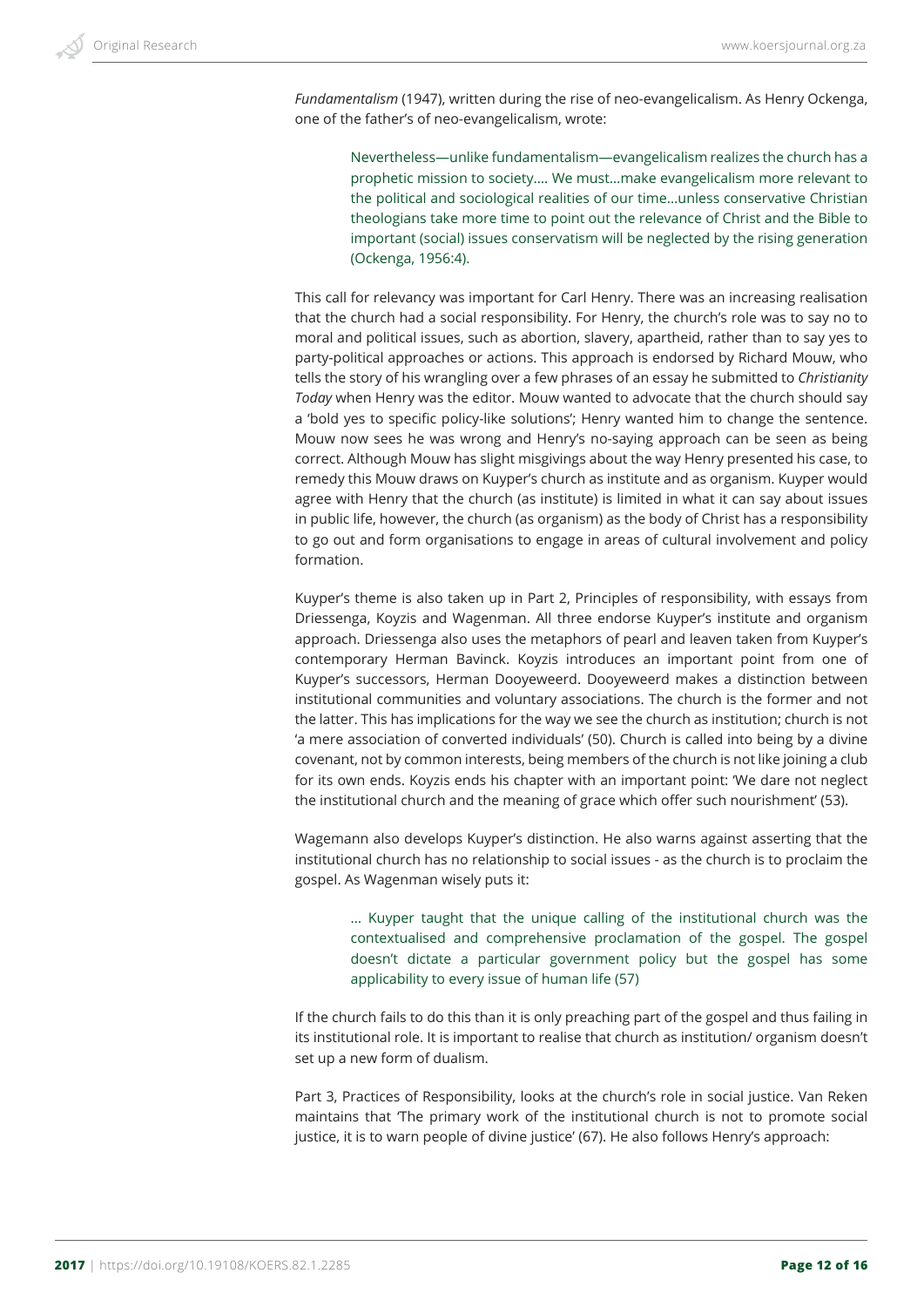My view is that the institutional church should speak out against preventable poverty, but in most cases, must not recommend exactly which social justice will best reduce poverty (68).

Vander Meulen's thesis is that 'the institutional church needs to vigorously encourage - at personal and corporate levels… - faithfulness in doing justice' (72). Hogenterp acknowledges that silence over issues can be ambiguous.

The Church and Society, part 4, contains essays by Den Dulk, Summer and Bacote. Den Dulk returns to the important theme of social justice and argues that the church ought to pursue its claims, but their role is limited - but it is within these limitations that 'the churches will find their strongest voice' (93). The issue of what is and what isn't a Christian think tank is the subject of Summer's, the CEO of the Centre for Public Justice a prominent Christian think tank, piece. She sees them as playing an important role. She identifies three wrong answers to the question why do we need distinctively Christian think tanks and then three right responses. She makes a striking point:

The wrong answer — that there is no need for distinctively Christian think tanks if the church just does its job  $-$  is wrong because it conflates the task of the church as institute and the church as organism (97).

Bacote looks at social justice and Christian obedience. He examines some present and future challenges; these being marriage, religious liberty, race, gender, abortion and environmental concerns, economic life and poverty. He ends by noting that talk alone will not suffice; it's time for action.

In closing, in the historical afterword, Kevin Flatt examines some important lessons from the United Church of Canada.

This book contains a diverse range of short articles - it can be read in less than two hours and yet it is packed with insight and wisdom. What is perhaps most remarkable is the agreement of most of the authors on the importance of the distinction between the church as organism and the church as institute. It was a distinction that Kuyper made first in his 'Rooted and grounded' sermon in 1870 republished in *On the Church*, yet as can be seen from these essays it is still relevant; and indeed more than relevant it can help to frame the role of the church in the public square today. This book is an important contribution to the debate regarding the role of the church in society.

If of the making books on Kuyper there is no end – then this is also true of journal articles.

# **4. JOURNAL ARTICLES**

The January edition of *Transformation* has two papers looking at Kuyper and Dooyeweerd: Harvey (2106) and Keene (2016). The interest of these scholars, both associated with the Oxford Centre for Mission Studies, in Kuyper and Dooyeweerd is because 'we have noted increasing attention toward the work of Kuyper and Dooyeweerd amongst some Asian and African scholars'. The scholars Harvey mentions are, from China, Zhuo Xinping, Director of the Chinese Academy of Social Sciences, and Ng Kam Weng of Malaysia. As Harvey points out Zhuo Xinping is not a neo-Calvinist but one who appreciates the contribution neo-Calvinists have made to China (see, for example, Xinping, 2006).

Ng (2004) 'turns to the "sphere sovereignty/sphere stewardship" of Abraham Kuyper as that alternative social vision' (Keene, 2016). Keene thinks that China and Malaysian endorsement of sphere sovereignty is 'at once understandable as it is paradoxical'. He then looks at Kuyper's sphere sovereignty in the context of the Netherlands before considering its viability in Asia. He poses the questions 'how do [the understanding and application of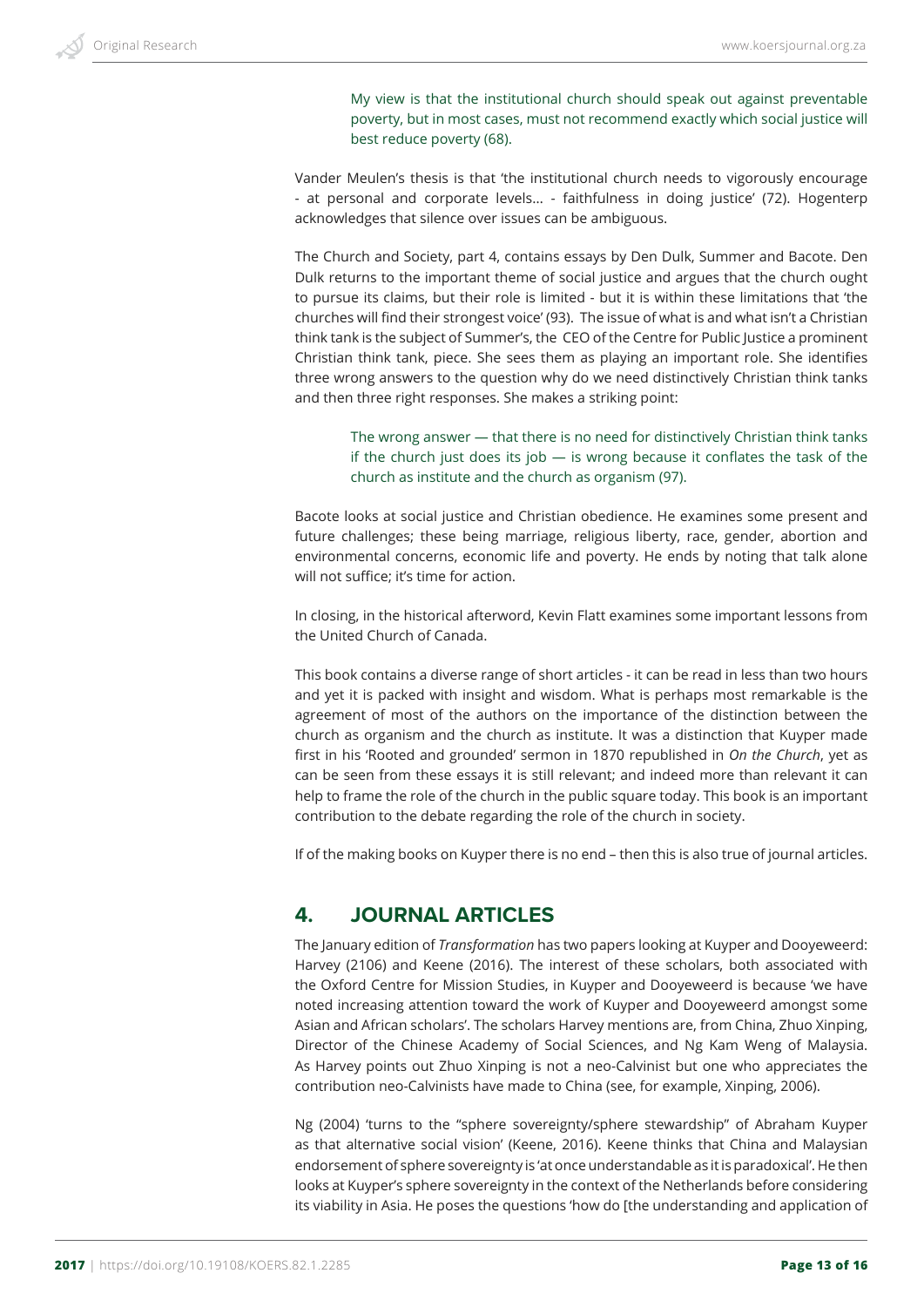sphere sovereignty] stand up to the "epistic presuppositions of modernity?" Do they offer a path to make Christian claims credible and relevant to informed engagement across the sovereign spheres today?' Harvey is not as optimistic about the Reformational approach as the Asians – he concludes:

Given the regnant status in Western universities of the secular epistemic frameworks, such a zero sum perspective leaves Christian engagement marginalised and irrelevant. … In Europe, where Christendom has been displaced by secularism, Kuyper and Dooyeweerd's appeal to sphere sovereignty now largely reinforces a secular status quo (Harvey, 2016:62).

Keene (2016), on the other hand, seems more positive. He provides a helpful introduction to Kuyper and Dooyeweerd, he focuses in particular on sphere sovereignty and the creation, fall and redemption ground motive. He then looks at the State, church, family, business and the university as social structures. This is a helpful introduction for those who have little knowledge of Reformational thought.

Brill's *Journal Reformed Theology* has three papers that look at Kuyper. Bräutigam in a provocatively entitled piece, 'Kuyper among the Lutherans?' (Bräutigam, 2016), seeks to bring a Kuyperian perspective into dialogue with the arts, and music in particular. He maintains that Kuyper's approach to the arts and music shows more affinities to Luther than to Calvin. To support this perspective he cites Jeremy Begbie's contention that Luther roots much in creation while Calvin looks to anthropology. Bräutigam sees that Calvin and Kuyper's common grace can only take us so far in developing a perspective on music. He asks: 'Should Bach be preferred over Boulez and Cage?' Yes - he suggests both Kuyper and Luther would answer.

Bräutigam then looks at the Catholic composer Messiaen. He concludes by suggesting that it is time that theologians engaged more with music and developed a theology of listening; something he thinks Kuyper would have supported.

Butner (2016) looks at the accusation sometimes levelled against Reformed theology that it is too individualistic. He draws upon the Jesuit theologian Henri de Lubac's (1896-1991) notion of *ressourcement* to critique this accusation. In looking at Kuyper's pneumatology, as well as John Owen's view of limited atonement and Henrich Bullinger's doctrine of election, he shows that although the accusation has some foundation it does not necessarily mean that Reformed theology – at least as viewed by Kuyper, Owen and Bullinger – cannot also be social: an individual theology does not undermine a social theology.

Another theologian is utilised by Subbs (2016) to examine Kuyper's view of common grace. Stubbs believes that David Kelsey's work can help to 'polish Kuyper's gem of common grace' (Stubbs, 2016:316). He examines four aspects of Kuyper's work: the understanding of special grace, the relationship between special and common grace, the 'progressive' aspects of common grace and the Trinitarian understanding that underpins Kuyper's thinking. He writes:

In sum, in Kuyper we find a very rich, Trinitarian understanding of God that provides the basis of and out of which flows the shape and "motive" of the twin operations of common and special grace, or creation and re-creation (Stubbs, 2016:325).

What Stubbs believes Kelsey can contribute is to sharpen the distinctions between common and special grace – to avoid binary patterns, to develop the Trinitarian distinctions in common grace and to produce a more dynamic view of Kuyper's static order. Some of the weaknesses in Kuyper's thought pointed out by Stubbs have been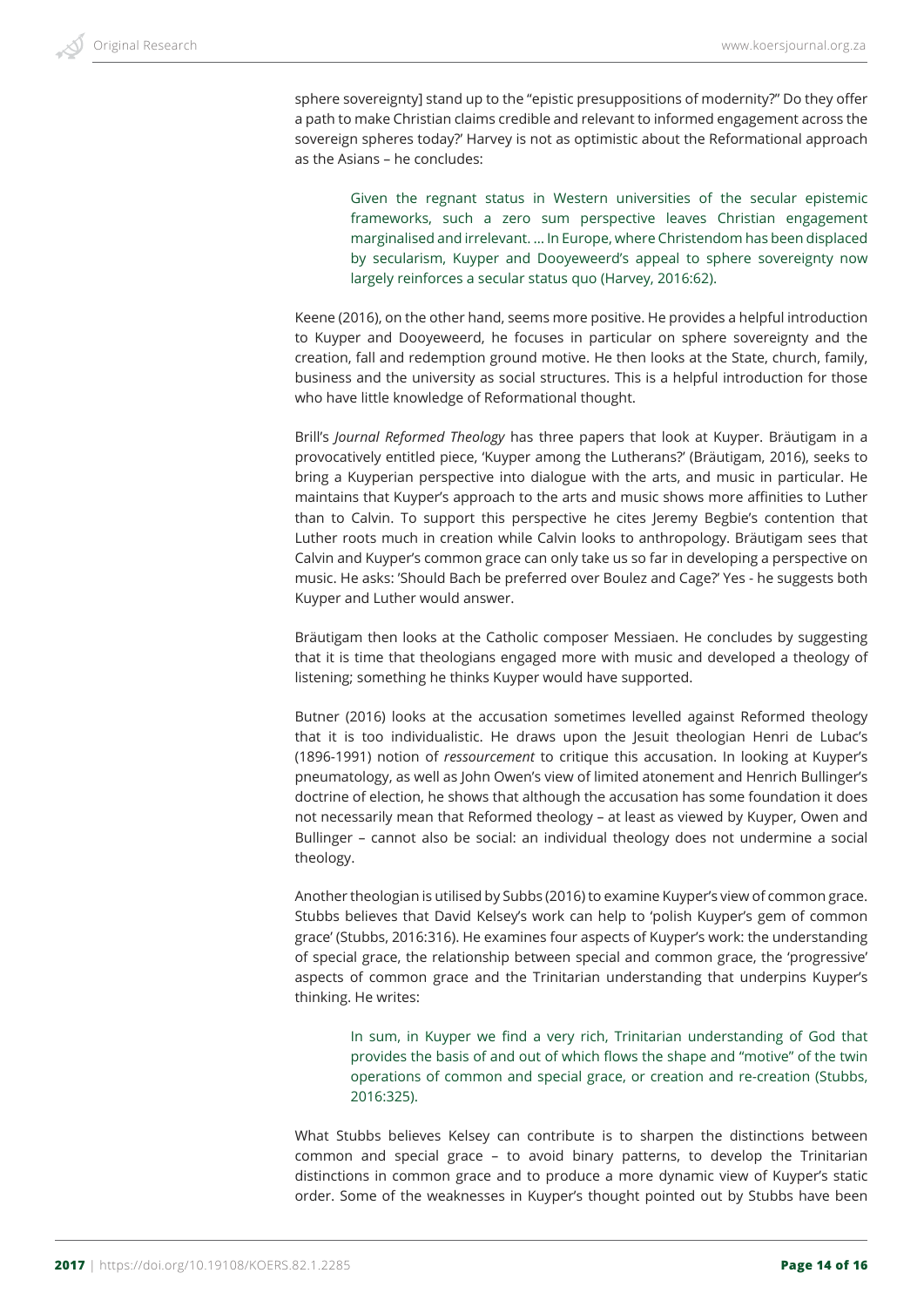addressed before and some like Dooyeweerd have provided a better development than what Kelsey offers.

I now turn to reviews of books written about Kuyper. These have been surprisingly few. One exception is a review of Larson (2015).

### **5. REVIEWS**

Larson's *Abraham Kuyper, Conservatism, and Church and* State (Larson, 2015 – reviewed in Bishop 2016) is reviewed by Micah Watson (2016), a political science professor at Calvin College. Watson begins by noting that the audience of Larson's book is conservative American Christians. He identifies two aims of Larson: 'to claim Kuyper as a political conservative' and to persuade readers that 'judicial tyranny threatens the United States' (131). Watson suggests that if there is one flaw to the book it is that Kuyper is too big for it (131). Watson makes a good point, which undermines Larson's thesis:

> For instance, what does it mean to claim that Kuyper is a conservative if what counts as conservative can include both Abraham Lincoln as a "the statesman of American conservatism" (7) and the vociferous slavery advocates Robert Dabney and James Thornwell (14, 15, 22, 44, 54)?' (Watson, 2016:131).

Watson closes by posing some pertinent questions - one's that Larson doesn't fully answer:

What would Kuyper say for Christians today? Would he advise starting an explicitly Christian party (as he did) or would he tell conservative Christians to continue working with the Republican Party as it is? Would he encourage us to invest in more Christian-specific enterprises (newspapers, universities) or be a salt-and-light presence alongside our nonbelieving fellow citizens? The best compliment on hand for Dr. Larson's book is that its subject matter is so crucial and its questions so fundamental that it calls for even more substance, more thinking, and more Kuyper (Watson, 2016:132).

The only other review is from Clifford Anderson (2016) of Jan de Bruijn's pictorial biography of Kuyper.

# **6. CONCLUSION**

Once again we have seen that the legacy and impact of Kuyper survive and are taken forward by scholars. But despite the seeming rise of interest in Kuyper in Asia and Africa, once again *most* of the publications are from white males in the northern hemisphere.

# **7. REFERENCES**

#### *7.1* **Works reviewed**

- Anderson, C.B. 2016. Review of *Abraham Kuyper: A Pictorial Biography* by de Bruijn. J. *Calvin Theological Journal*, 51(2)328-329.
- Baylor, J.J. (ed.) 2016. Makers of Modern Christian Thought: Leo XIII and Abraham Kuyper on the Social Question. Grand Rapids, MI: Acton Institute.
- Ballor, J J. & Joustra, R. (eds.) 2016. The Church's Social Responsibility Grand Rapids, MI: Christian's Library Press.
- Bräutigam, M. 2016. Kuyper among the Lutherans? Meditations on music and listening. *Journal of Reformed Theology*, 10:148–165.
- Butner, D.G. Jr. 2016. Reformed theology and the question of Protestant individualism: A dialogue with Henri de Lubac. *Journal of Reformed Theology*, 10: 234–256.